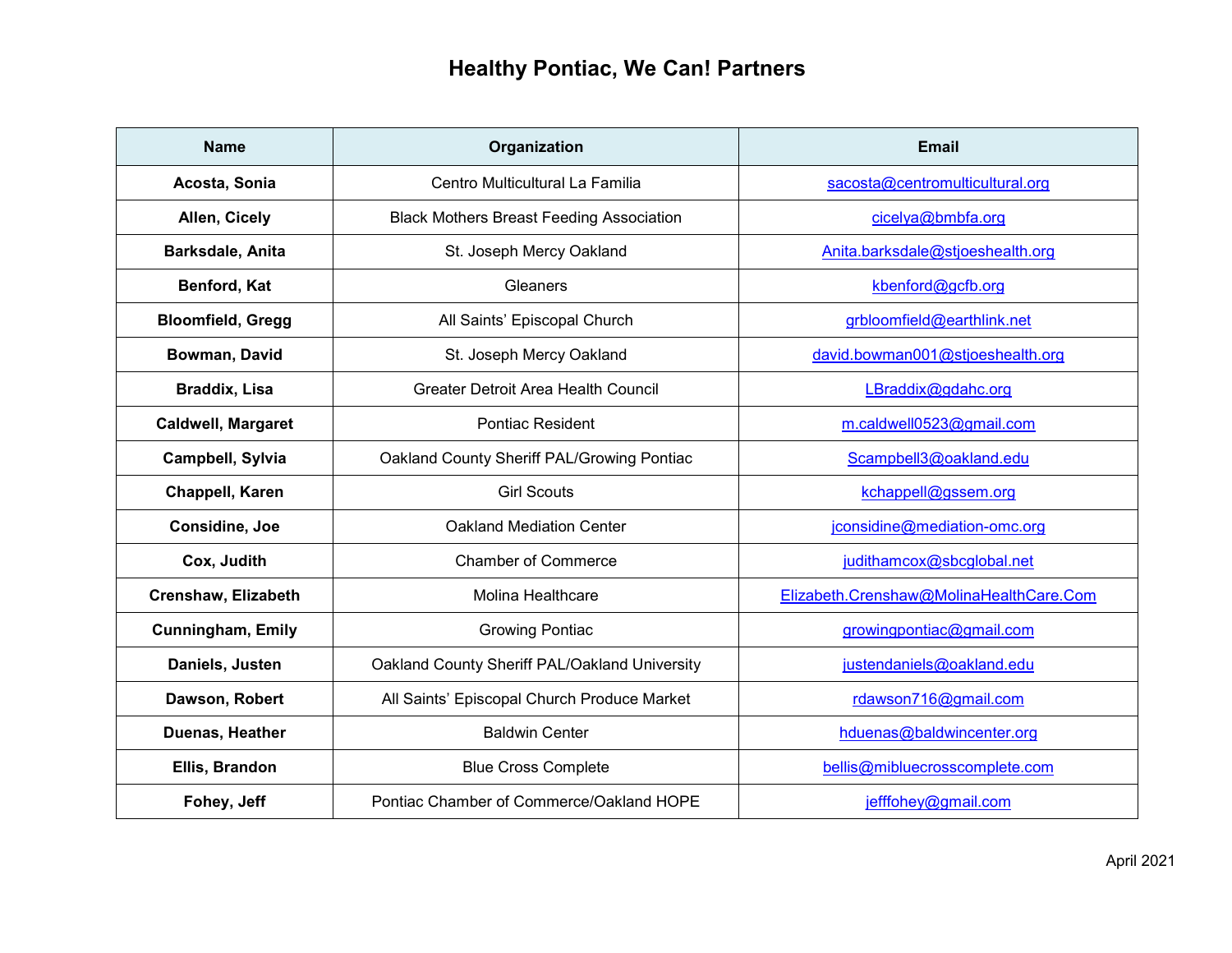| <b>Name</b>            | Organization                              | <b>Email</b>                       |
|------------------------|-------------------------------------------|------------------------------------|
| Garz, Elialuisa (Gigi) | Aetna Better Health of MI                 | garzae@aetna.com                   |
| Glenn, Steffyne        | <b>GIRDLE</b>                             | steffyne50@gmail.com               |
| Granberry, Pam         | <b>Girl Trek</b>                          | Pamela0105@att.net                 |
| Harris, Storee         | Oakland County Health Division            | harriss@oakgov.com                 |
| Hayes, Dyann           | All Saints Episcopal Church, Produce Mark | jeanettedhayes@hotmail.com         |
| Hayes, Jon             | Village of Oakland Woods - PVM            | jhayes@pvm.org                     |
| Hiltz, Sue             | Oakland County Sheriff PAL                | shiltz@sheriffpal.com              |
| Hogan, Mary            | <b>Resident/Pontiac SUN Timebank</b>      | elizaspenn@gmail.com               |
| Hurse, Deidre          | Oakland University                        | dhurse@oakland.edu                 |
| James, Katha           | <b>Friends of Pontiac Parks</b>           | kathajames@yahoo.com               |
| Janhevich, Jen         | <b>Blue Cross Complete</b>                | jjanhevich@mibluecrosscomplete.com |
| Jones, Cassondra       | United Way South East Michigan            | cassondra.jones@liveunitedsem.org  |
| Kaleniecki, Ruth       | Metro Health Foundation                   | metrohealthdetroit@aol.com         |
| Keelean, Alesha        | Blue Cross Complete of MI                 | akeelean@mibluecrosscomplete.com   |
| Kopietz, Floyd         | <b>D</b> For Detroit                      | silkroadgems@gmail.com             |
| LaFleur, Cheryl        | <b>CNS Healthcare</b>                     | clafleur@cnshealthcare.org         |
| Lawrence, Thomas       | T.G.L. Enterprises                        | Thomaslawrence840@yahoo.com        |
| Lazzara, Nicole        | Meridian Health Plan                      | Nicole.lazzara@MHPlan.com          |
| LeDuff-Malone, Sonya   | Pontiac Sun Time Bank/OLHSA               | stabumal@hotmail.com               |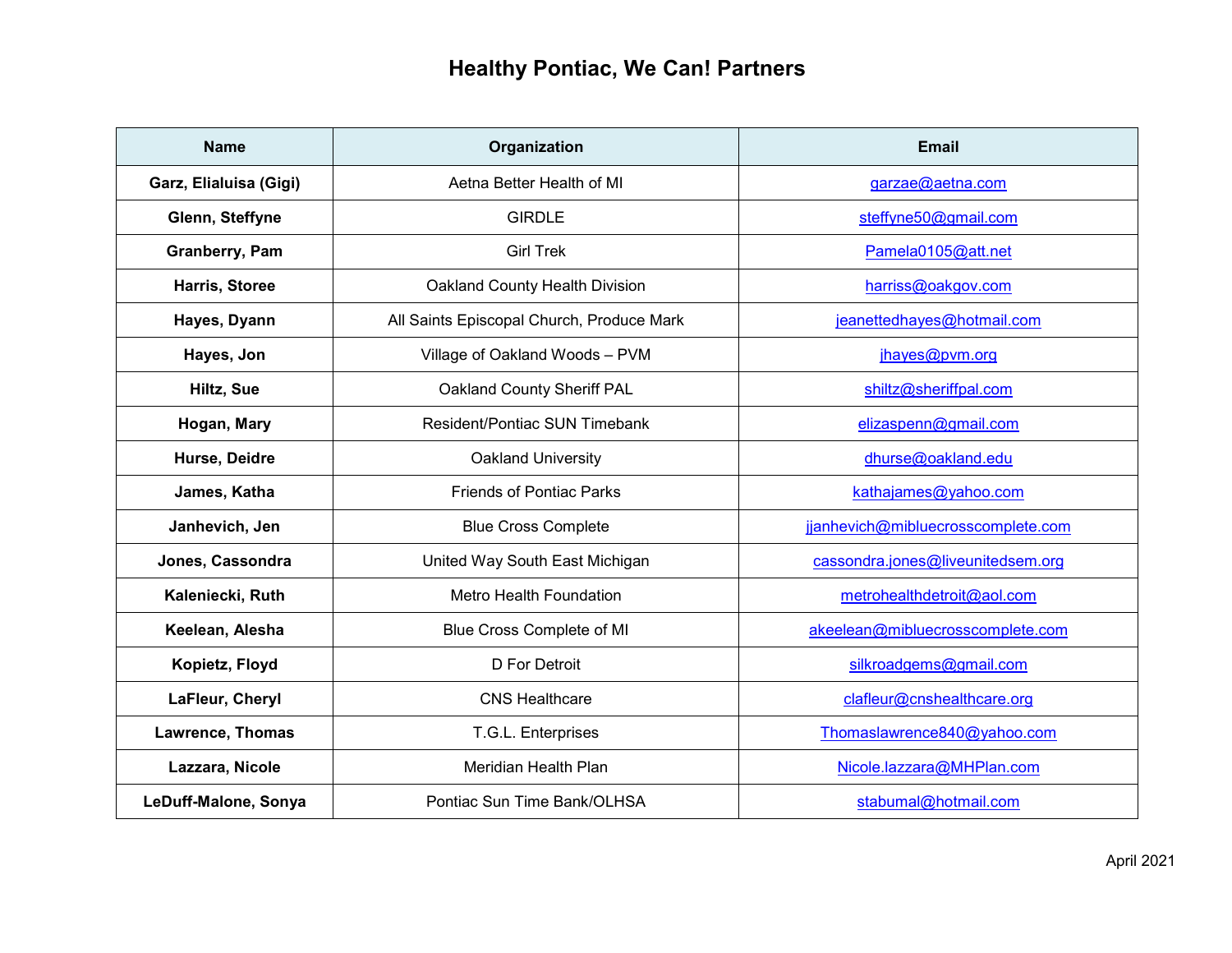| <b>Name</b>             | Organization                                     | <b>Email</b>                     |
|-------------------------|--------------------------------------------------|----------------------------------|
| Lucarelli, Jennifer     | Oakland University                               | lucarell@oakland.edu             |
| Machesky, Lisa          | <b>Oakland Literacy Council</b>                  | Lisa.m@oaklandliteracy.com       |
| Martin, Evan            | <b>Gleaners Community Food Bank</b>              | emartin@gcfb.org                 |
| <b>McNair, Shannon</b>  | Oakland University                               | mcnair@oakland.edu               |
| McQueen, James          | Lighthouse at Oakland                            | jmcqueen@lighthousemi.org        |
| Merz, Kelsey            | Oakland County Health Division                   | merzk@oakgov.com                 |
| Metivier, Signa         | Oakland County Health Division                   | metiviers@oakgov.com             |
| Mills, Sarah            | Gleaners                                         | smills@gcfb.org                  |
| <b>Molnar, Thaddeus</b> | Oakland County Sheriff PAL                       | tmolnar@sheriffpal.com           |
| Nagarah, Dena           | <b>Blue Cross Complete</b>                       | dnagarah@mibluecrosscomplete.com |
| Nagarah, Nicole         | Oakland Livingston Human Services Agency (OLHSA) | nicolen@olhsa.org                |
| Newman, Malkia          | <b>CNS Healthcare</b>                            | Mnewman@cnshealthcare.org        |
| Nkwuzor, Paola          | OU Pontiac Initiative Parent University          | pnkwuzor@oakland.edu             |
| Norman, Melody          | <b>Pontiac Resident</b>                          | bernadettesfaith@gmail.com       |
| Okonski, Norma          | Oakland HOPE                                     | norma@oaklandhope.org            |
| Ottenwess, Kristina     | Oakland County Health Division                   | ottenwessk@oakgov.com            |
| Ovalle, Margarita       | Centro Multicultural La Familia                  | movalle@centromulticultural.org  |
| Payne, Lucy             | <b>Pontiac Resident</b>                          | pandpconsulting@att.net          |
| Polinski, Ashley        | <b>Oakland Family Services</b>                   | apolinski@ofsfamily.org          |